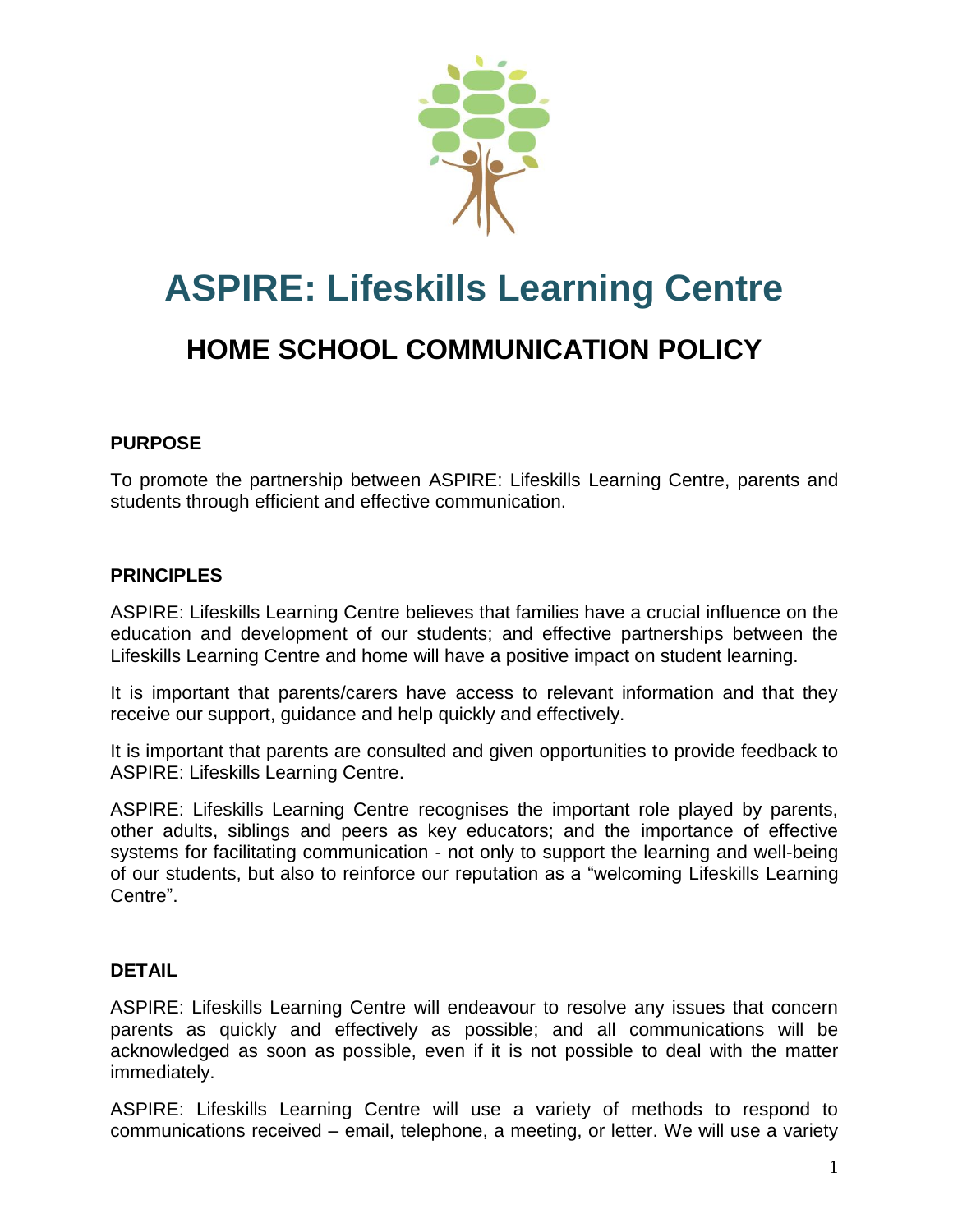of methods to communicate information to parents – Parent Mail, Newsletters, Website, Email, Letters, Reports, Telephone, Parent Information Evenings, Home-School Contact Book, Annual Reviews, Parent Lunches and Parent Surgeries.

All letters sent will be monitored by a Senior member of staff before they are duplicated and distributed.

Communication on issues that affect the safety or wellbeing of a student(s) will be treated as a priority.

A calendar of important dates, including parents evenings, trips, assessment, closure days, etc, will be published on the school calendar, website, newsletter and sent out via Parent Mail.

Please refer to the Data Protection and E-Safety Policy for details of how to access information.

If a complaint is received by ASPIRE: Lifeskills Learning Centre then the procedures contained in the Complaints Policy will be followed.

The Learning Centre will consult with parents and provide opportunities for feedback through parents' surgeries, questionnaires and other means.

#### **ROLES AND RESPONSIBILITIES**

The Head Teacher is responsible for:

- Ensuring that ASPIRE: Lifeskills Learning Centre has effective communications with all its stakeholders.
- Ensuring that all letters, Newsletters and other relevant information is sent out via Parent Mail.
- Ensuring that parental contact information is accurate and current.
- Ensuring that any communication for publication on the website is passed to ICT Support.
- Ensuring that copies of letters are placed on students' files.
- Evaluating the effectiveness of the Home School Contact book and this policy.
- Ensure all communication works in line with GDPR Policy and procedure.

Staff are responsible for:

- Responding to communications as soon as possible and for acknowledging them promptly, should it not be possible to deal with the matter in the short term.
- Regularly checking the student's home-school diary for any communication from home.
- Using the home-school diary as a means of communicating positive comments with home. Any issues regarding behaviour or incidents during the day should be communicated directly with parents/carers via email or telephone.
- Ensure all communication works in line with GDPR Policy and procedure.